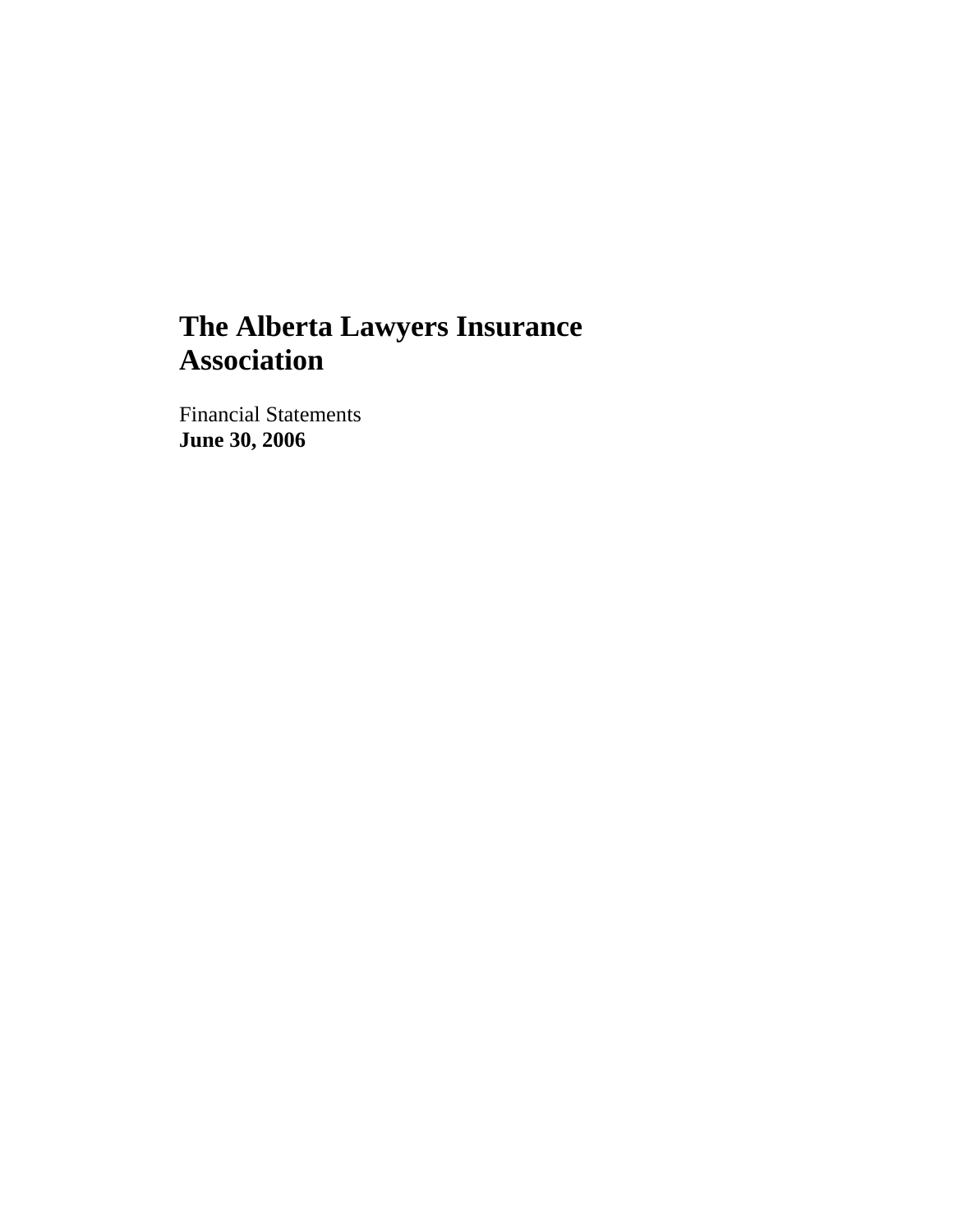

**PricewaterhouseCoopers LLP Chartered Accountants**  111 5th Avenue SW, Suite 3100 Calgary, Alberta Canada T2P 5L3 Telephone +1 (403) 509 7500 Facsimile +1 (403) 781 1825

October 11, 2006

**Auditors' Report** 

#### **To the Directors of The Alberta Lawyers Insurance Association**

We have audited the balance sheet of **The Alberta Lawyers Insurance Association** as at June 30, 2006 and the statements of revenue, expenses and net assets and cash flows for the year then ended. These financial statements are the responsibility of the Association's management. Our responsibility is to express an opinion on these financial statements based on our audit.

We conducted our audit in accordance with Canadian generally accepted auditing standards. Those standards require that we plan and perform an audit to obtain reasonable assurance whether the financial statements are free of material misstatement. An audit includes examining, on a test basis, evidence supporting the amounts and disclosures in the financial statements. An audit also includes assessing the accounting principles used and significant estimates made by management, as well as evaluating the overall financial statement presentation.

In our opinion, these financial statements present fairly, in all material respects, the financial position of the Association as at June 30, 2006 and the results of its operations and its cash flows for the year then ended in accordance with Canadian generally accepted accounting principles.

Pricewaterhouse Coopers LLP

**Chartered Accountants**

PricewaterhouseCoopers refers to the Canadian firm of PricewaterhouseCoopers LLP and the other member firms of PricewaterhouseCoopers International Limited, each of which is a separate and independent legal entity.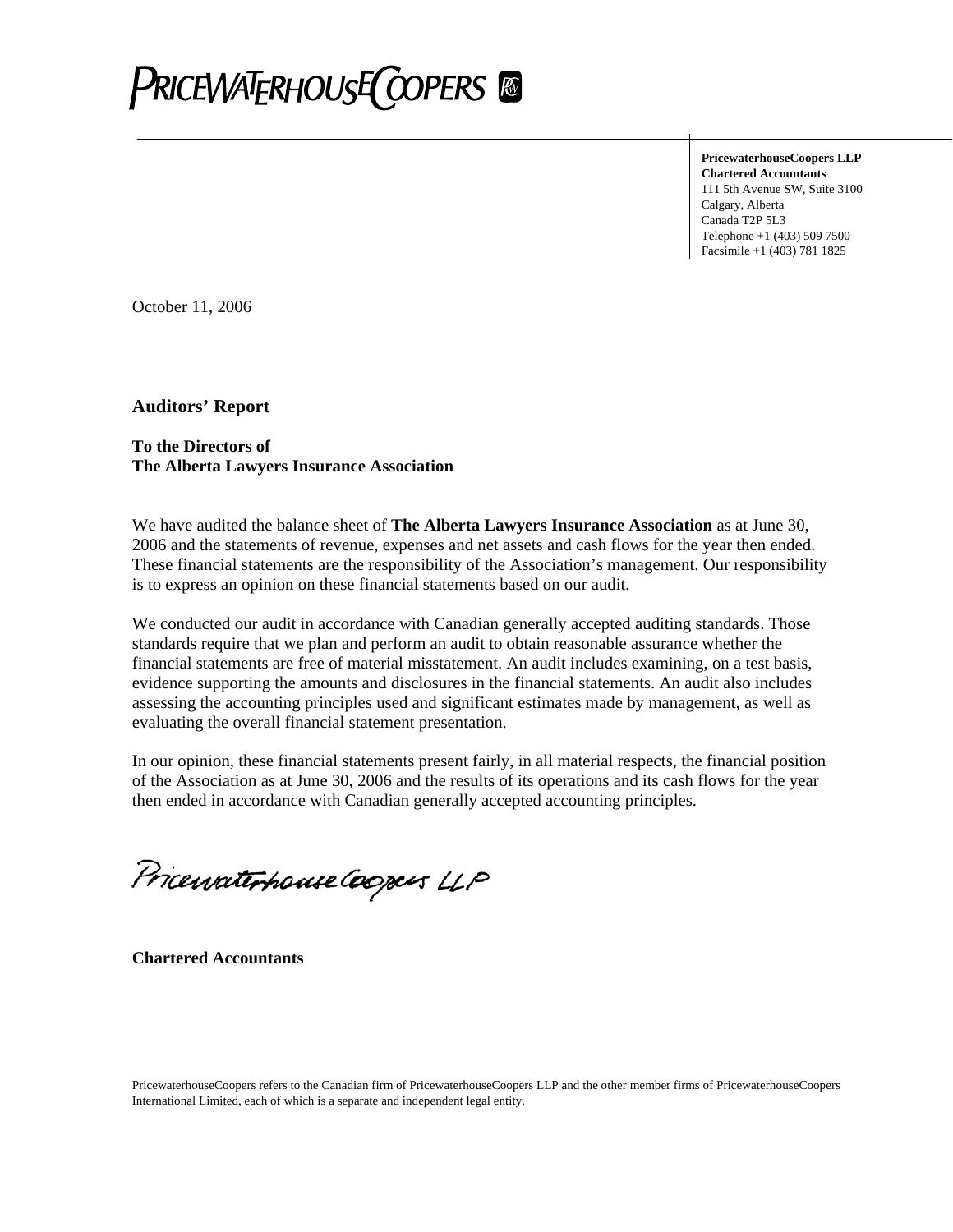|                                                                                                                                                 | 2006                                            | 2005                                             |
|-------------------------------------------------------------------------------------------------------------------------------------------------|-------------------------------------------------|--------------------------------------------------|
| <b>Assets</b>                                                                                                                                   |                                                 |                                                  |
| <b>Current assets</b><br>Cash and cash equivalents<br>Accounts receivable<br>Accrued interest<br>Prepaid expenses                               | 13,249,455<br>2,984,735<br>461,042<br>1,078,127 | 15,672,187<br>3,964,117<br>395,835<br>1,374,518  |
|                                                                                                                                                 | 17,773,359                                      | 21,406,657                                       |
| <b>Investments</b> – at cost (market value \$84,985,432; 2005 – \$79,209,563)                                                                   | 64,429,132                                      | 56,686,546                                       |
| <b>Reinsurance recoverables</b> (notes 2 and 4)                                                                                                 | 211,000                                         | 167,000                                          |
| <b>Capital assets</b> (note 3)                                                                                                                  | 18,948                                          | 30,967                                           |
|                                                                                                                                                 | 82,432,439                                      | 78,291,170                                       |
| <b>Liabilities and Net Assets</b>                                                                                                               |                                                 |                                                  |
| <b>Current liabilities</b><br>Accounts payable and accrued liabilities<br>Deferred revenue<br>Due to (from) The Law Society of Alberta (note 6) | 727,842<br>12,043,246<br>1,317<br>12,772,405    | 1,076,110<br>14,682,108<br>(4,303)<br>15,753,915 |
| <b>Reserve for claims and related costs (note 4)</b>                                                                                            | 43,721,000                                      | 45,243,000                                       |
| <b>Net assets</b><br>Unrestricted<br>Share capital (note 5)                                                                                     | 25,939,014<br>20                                | 17,294,255                                       |
|                                                                                                                                                 | 25,939,034                                      | 17,294,255                                       |
|                                                                                                                                                 | 82,432,439                                      | 78,291,170                                       |
|                                                                                                                                                 |                                                 |                                                  |

# **Approved by the Board of Directors**

\_\_\_\_\_\_\_\_\_\_\_\_\_\_\_\_\_\_\_\_\_\_\_\_\_\_\_\_\_\_\_\_\_\_\_ Director \_\_\_\_\_\_\_\_\_\_\_\_\_\_\_\_\_\_\_\_\_\_\_\_\_\_\_\_\_\_\_\_\_\_\_ Director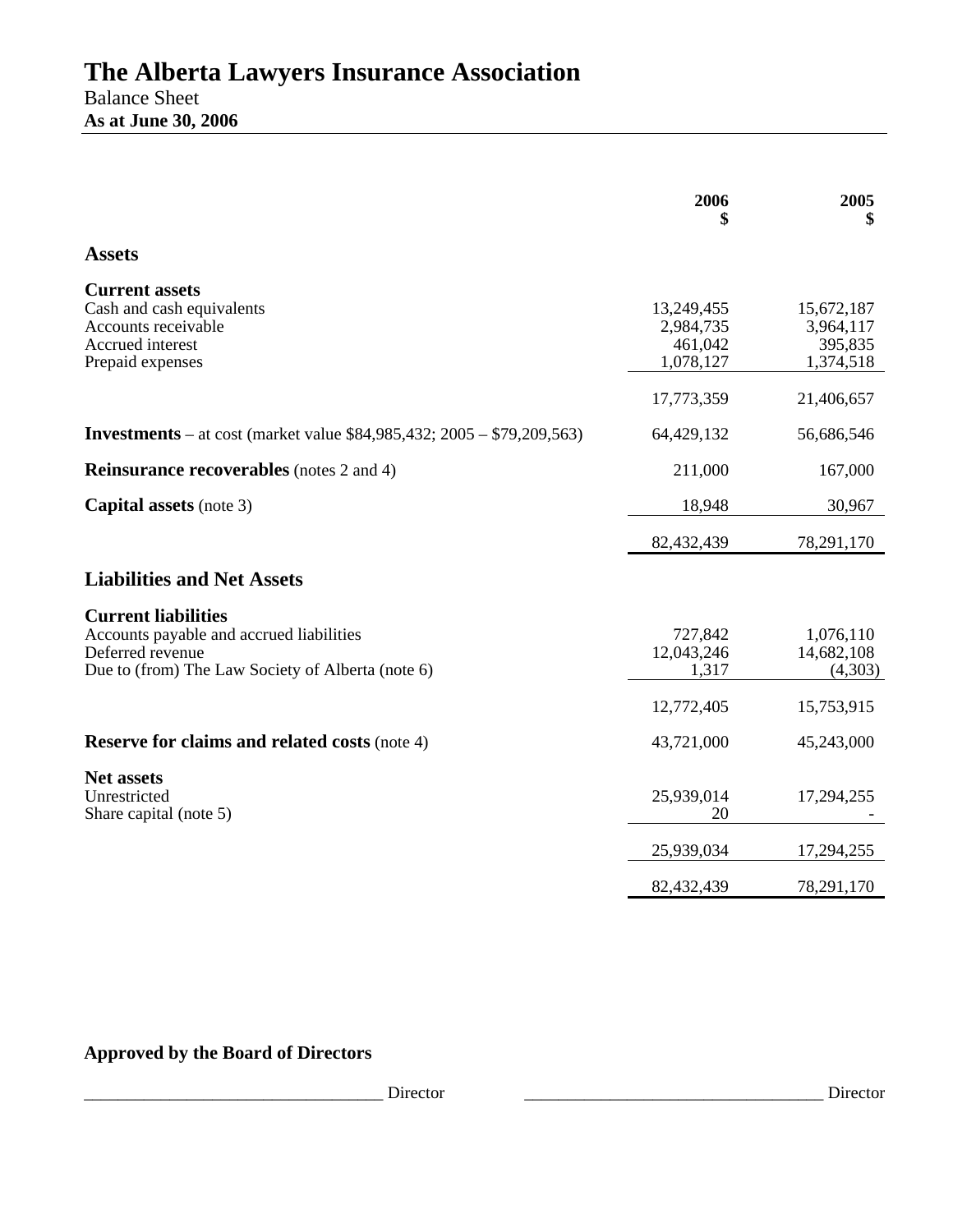# **The Alberta Lawyers Insurance Association**

Statement of Revenue, Expenses and Net Assets **For the year ended June 30, 2006** 

|                                                           | 2006<br>\$ | 2005<br>\$   |
|-----------------------------------------------------------|------------|--------------|
| <b>Revenue</b>                                            |            |              |
| Annual levy                                               | 15,417,089 | 14, 118, 783 |
| Investment income                                         | 8,484,221  | 3,916,364    |
|                                                           | 23,901,310 | 18,035,147   |
| <b>Expenses</b>                                           |            |              |
| Provision for claims and related costs (note 4)           | 10,267,074 | 19,011,025   |
| Premium paid to Canadian Lawyers Insurance Association    | 2,580,656  | 2,107,810    |
| Salaries and employee benefits                            | 1,061,876  | 1,080,344    |
| Management fee (note 6)                                   | 782,452    | 723,250      |
| Investment counsel fee                                    | 258,717    | 168,224      |
| Administration                                            | 125,977    | 81,738       |
| Consultant fees                                           | 51,339     | 22,330       |
| Bad debt expense                                          | 47,921     | 8,099        |
| Loss prevention                                           | 46,540     | 103,700      |
| Professional fees                                         | 17,420     | 15,600       |
| Amortization                                              | 16,579     | 16,634       |
|                                                           | 15,256,551 | 23,338,754   |
| Excess (deficiency) of revenue over expenses for the year | 8,644,759  | (5,303,607)  |
| Unrestricted net assets – Beginning of year               | 17,294,255 | 22,597,862   |
| Unrestricted net assets – End of year                     | 25,939,014 | 17,294,255   |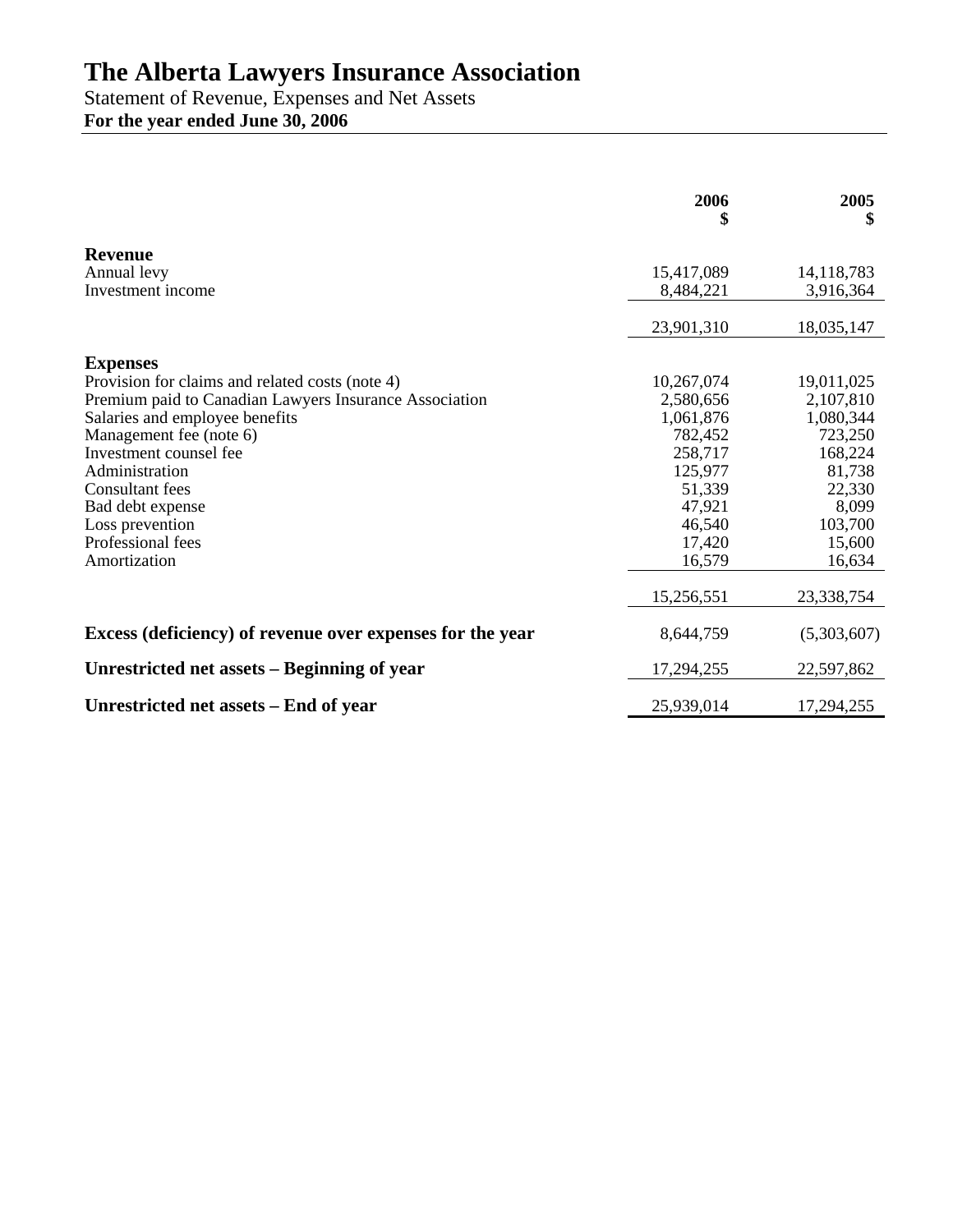# **The Alberta Lawyers Insurance Association**

Statement of Cash Flows **For the year ended June 30, 2006** 

|                                                                                                                                                                                    | 2006                                        | 2005<br>\$                               |
|------------------------------------------------------------------------------------------------------------------------------------------------------------------------------------|---------------------------------------------|------------------------------------------|
| Cash provided by (used in)                                                                                                                                                         |                                             |                                          |
| <b>Operating activities</b><br>Excess (deficiency) of revenue over expenses for the year<br>Items not affecting cash                                                               | 8,644,759                                   | (5,303,607)                              |
| Amortization<br>Gain on sale of investments<br>Provision for claims and related costs (note 4)                                                                                     | 16,579<br>(5,343,217)<br>10,267,074         | 16,634<br>(1,123,790)<br>19,011,025      |
| Changes in non-cash working capital items<br>Claims and related costs paid $-$ net of recoveries (note 4)                                                                          | 13,585,195<br>(1,770,944)<br>(11, 833, 074) | 12,600,262<br>1,532,416<br>(9,968,025)   |
|                                                                                                                                                                                    | (18, 823)                                   | 4,164,653                                |
| <b>Investing and financing activities</b><br>Proceeds on disposal of investments<br>Purchase of investments<br>Purchase of capital assets<br>Proceeds on issuance of share capital | 10,470,090<br>(12,869,459)<br>(4,560)<br>20 | 22,519,308<br>(26, 220, 537)<br>(10,982) |
|                                                                                                                                                                                    | (2,403,909)                                 | (3,712,211)                              |
| (Decrease) increase in cash and cash equivalents                                                                                                                                   | (2,422,732)                                 | 452,442                                  |
| Cash and cash equivalents – Beginning of year                                                                                                                                      | 15,672,187                                  | 15,219,745                               |
| Cash and cash equivalents - End of year                                                                                                                                            | 13,249,455                                  | 15,672,187                               |
| Cash and cash equivalents are comprised of<br>Cash<br>Short-term investments                                                                                                       | 3,774,595<br>9,474,860                      | 9,805,616<br>5,866,571                   |
|                                                                                                                                                                                    | 13,249,455                                  | 15,672,187                               |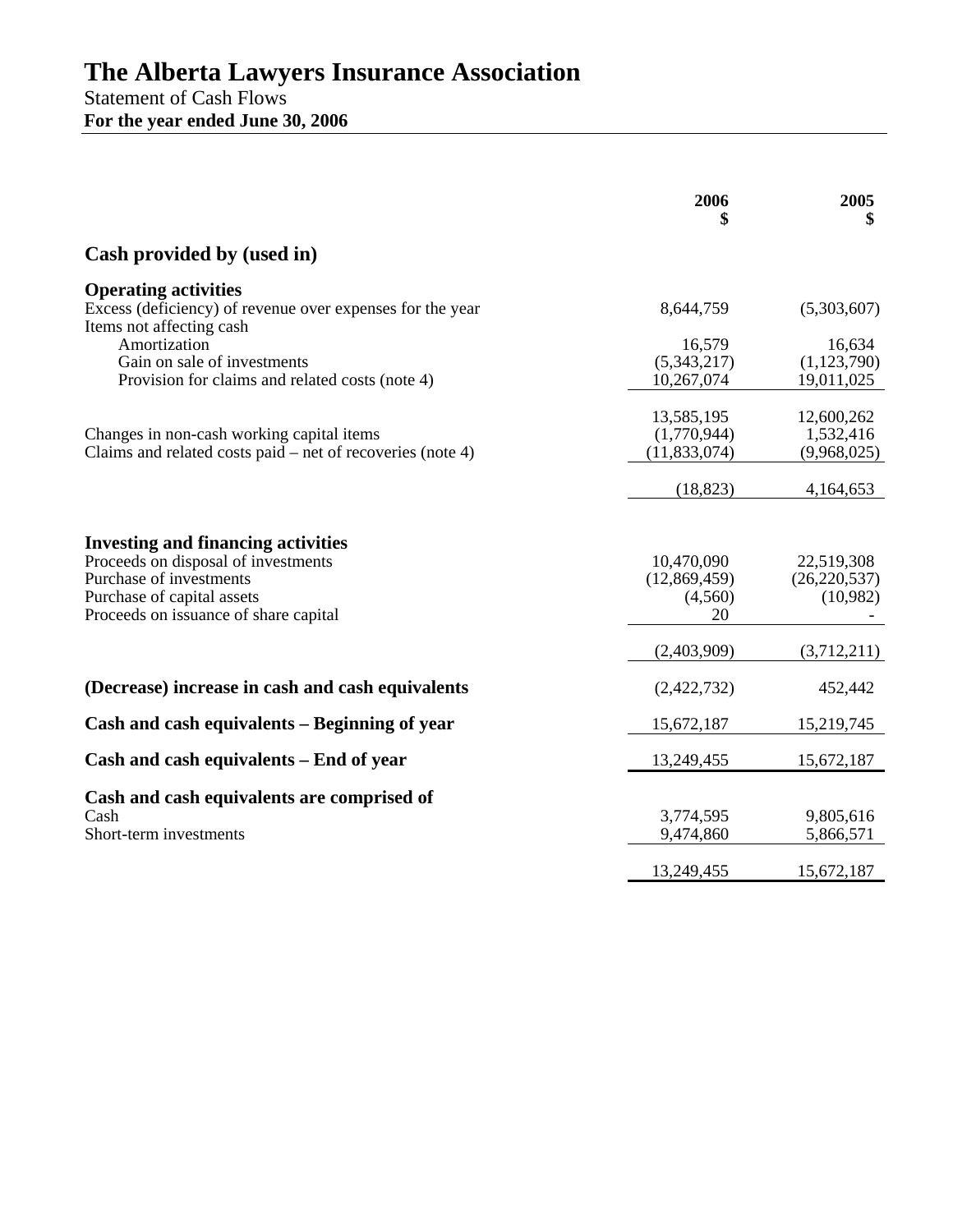# **1 General**

The Alberta Lawyers Insurance Association (the "Association") was incorporated on June 6, 1988 under Part 9 of the Companies Act of Alberta, chapter C-21, RSA 2000. On January 30, 2006, the Association was converted from a company limited by guarantee to a company limited by shares (see note 5). The Association administers a program under which members have mandatory coverage for errors and omissions of \$1,000,000 per occurrence, with an annual aggregate limit of \$2,000,000. The Association has contracted with the Canadian Lawyers Insurance Association ("CLIA") for group coverage subject to a group deductible of \$300,000 for each claim. The Association is subject to premiums and other assessments that may arise from the agreement with CLIA. The Association meets the qualifications of a non-profit organization as defined by the Income Tax Act and as such is exempt from taxes.

## **2 Summary of significant accounting policies**

#### **Revenue recognition**

The levy is determined annually in June. Revenue is recorded evenly throughout the year. Amounts received that pertain to the period subsequent to the year-end are recorded as deferred revenue.

#### **Recoveries**

Recoveries from insurers and other third parties are recorded when they can be reasonably estimated and collectibility is reasonably assured. Otherwise, the recovery is recorded when received.

#### **Provision for claims and related costs**

The provision for claims and related costs is based upon the change from year to year in the reinsurance recoverables and reserve for claims and related cost. The reserve value is based on the greater of the Association's estimate of the cost of claims during the current year and the actuarial computed discounted cost of possible claims for the current year.

The Association's actuary is engaged to provide an annual valuation of the reserve for claims and related costs in accordance with the standards of practice adopted by the Canadian Institute of Actuaries. For the purpose of the actuarial valuation, the actuary is making use of certain information contained in the Association's financial records.

#### **Reinsurance recoverables**

In the normal course of business, the Association seeks to limit exposure to losses on large risks by purchasing reinsurance from reinsurers. The amounts reported in the balance sheet include estimates of amounts expected to be recovered from reinsurers on incurred losses that have not yet been paid or where the file has been closed.

The provision for claims and related costs have been disclosed on a gross basis with an offsetting asset reflecting the reinsurance recoverables.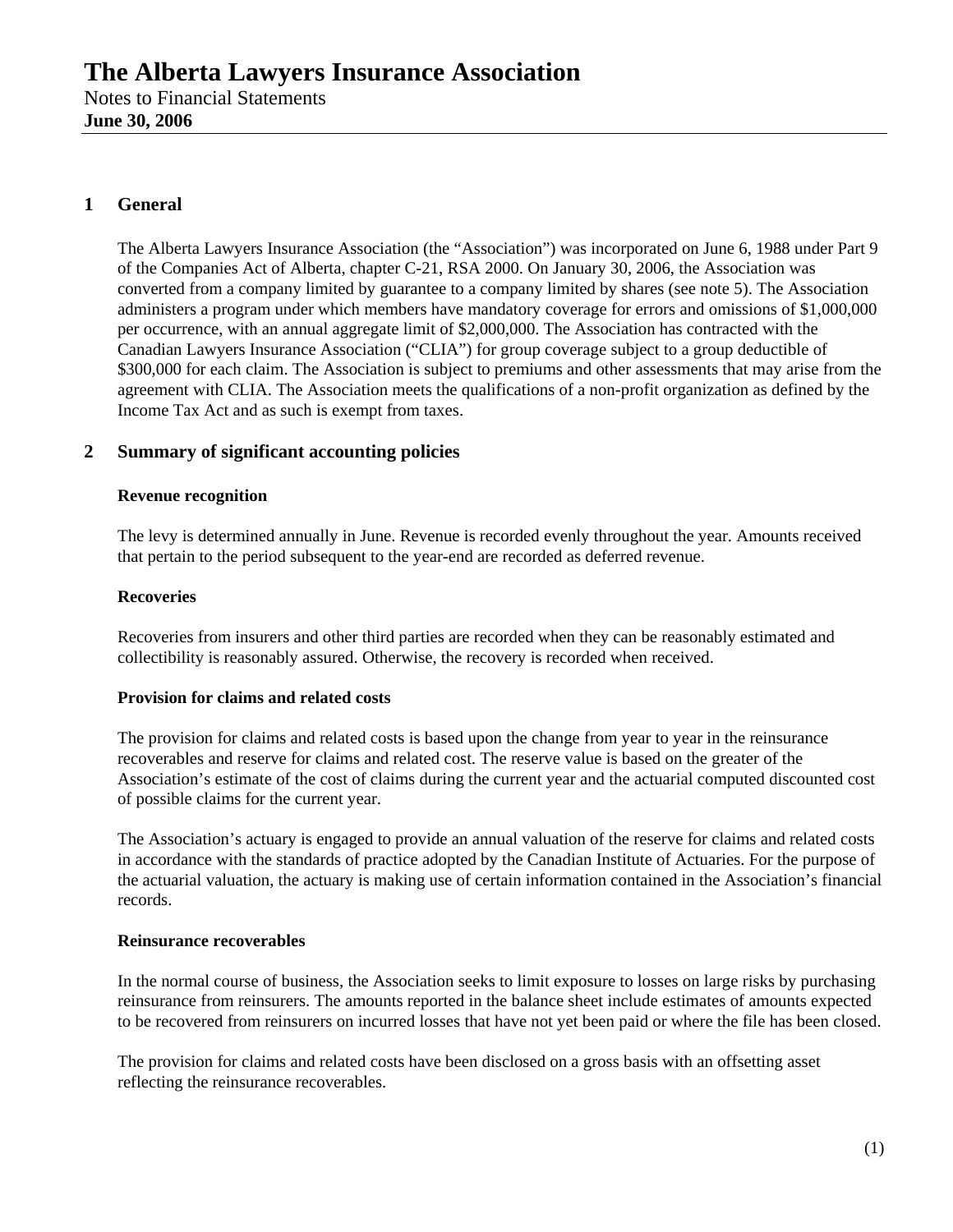#### **Cash and cash equivalents**

Cash and cash equivalents include cash and short-term investments comprised of treasury bills that mature within 90 days and are readily convertible to known amounts of cash and are insignificant risk of change in value.

#### **Investments**

Long-term investments are recorded at cost and are written down to market value only if there is a permanent impairment in value. Cost is determined on a weighted average basis using the purchase date.

#### **Capital assets**

Capital assets are recorded at cost net of accumulated amortization. Amortization is calculated on a straight-line basis at the following annual rates:

| Furniture and equipment | 20%     |
|-------------------------|---------|
| Computer                | 33 1/3% |

#### **Donated services**

A portion of the Association's work is dependent on the services of volunteers, in particular the significant contribution of the Benchers, the Insurance Committee, and the Claims Committee. These services are not normally purchased by the Association and, due to the difficulty in determining their fair value, donated services are not recognized in these financial statements.

#### **Use of estimates**

Some items in the financial statements are measured using management's best estimates based on assumptions that reflect the most probable set of economic conditions and planned course of action. The most significant of these is an estimate for the reserve for claims. It is possible, based on existing knowledge, that changes in the future conditions would require a material change in the recognized amounts of certain items.

#### **Comparative figures**

Certain prior year figures have been reclassified to conform to the current year's presentation.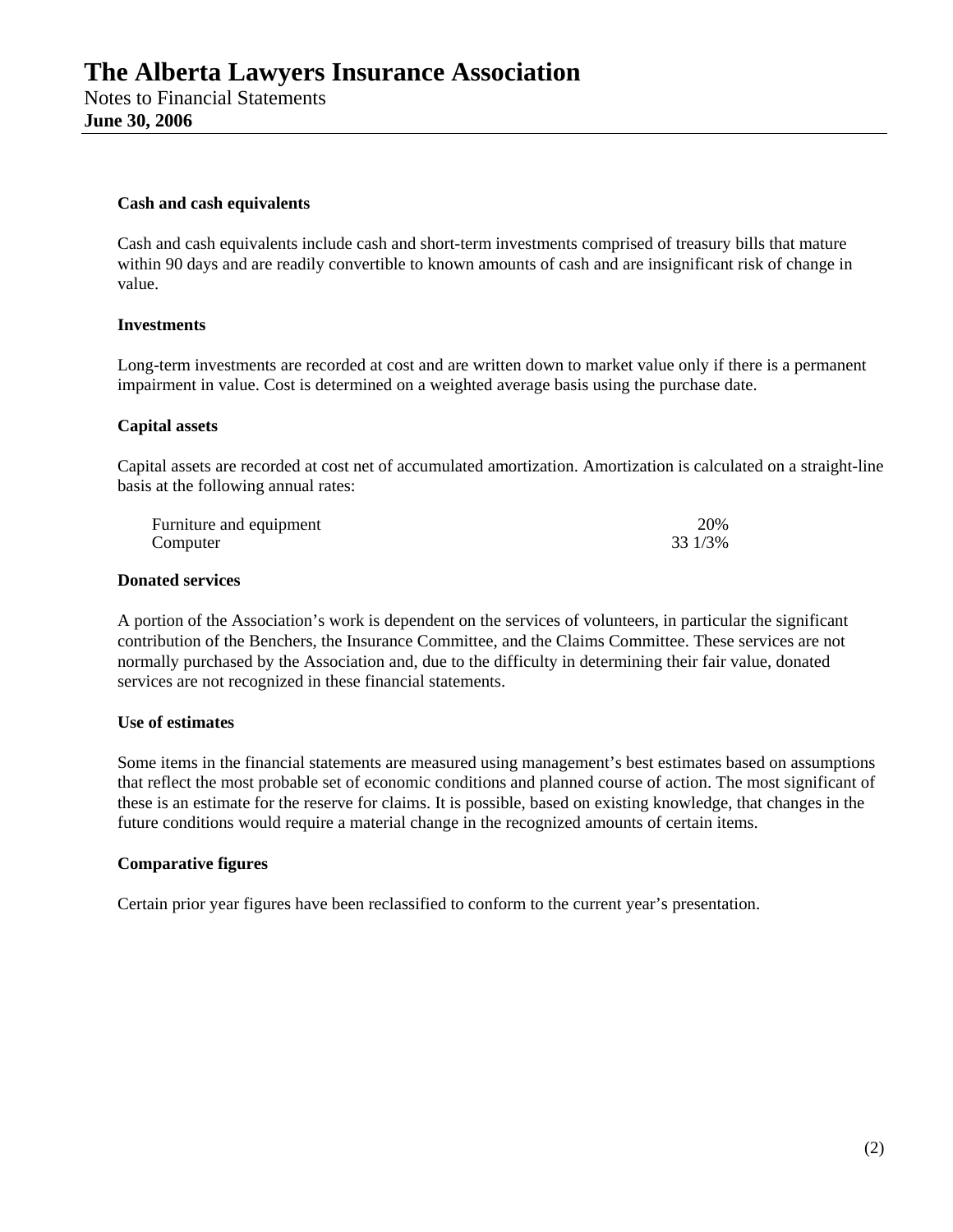**June 30, 2006** 

# **3 Capital assets**

|                                     | 2006             |                                          | 2005             |                  |
|-------------------------------------|------------------|------------------------------------------|------------------|------------------|
|                                     | Cost<br>\$       | <b>Accumulated</b><br>amortization<br>\$ | <b>Net</b><br>\$ | <b>Net</b><br>\$ |
| Furniture and equipment<br>Computer | 17,627<br>45,517 | 6,990<br>37,206                          | 10,637<br>8,311  | 9,298<br>21,669  |
|                                     | 63,144           | 44,196                                   | 18,948           | 30,967           |

## **4 Reserve for claims and related costs**

The change in the reinsurance recoverables is summarized as follows:

|                                                                                                                                     | 2006<br>S                                                | 2005                                                  |
|-------------------------------------------------------------------------------------------------------------------------------------|----------------------------------------------------------|-------------------------------------------------------|
| Reinsurance recoverables – Beginning of year<br>Increase (decrease) due to claims experience                                        | 167,000<br>44,000                                        | 210,000<br>(43,000)                                   |
| Reinsurance recoverables – End of year                                                                                              | 211,000                                                  | 167,000                                               |
| The change in the reserve for claims and related costs is summarized as follows:                                                    |                                                          |                                                       |
| Reserve for claims and related costs – Beginning of year<br>Claims paid and accrued<br>Related costs paid and accrued<br>Recoveries | 45,243,000<br>(11, 643, 394)<br>(3,682,280)<br>3,492,600 | 36,243,000<br>(8,667,683)<br>(3,548,112)<br>2,247,770 |
| Increase due to claims experience                                                                                                   | 33,409,926<br>10,311,074                                 | 26,274,975<br>18,968,025                              |
| Reserve for claims and related costs – End of year                                                                                  | 43,721,000                                               | 45,243,000                                            |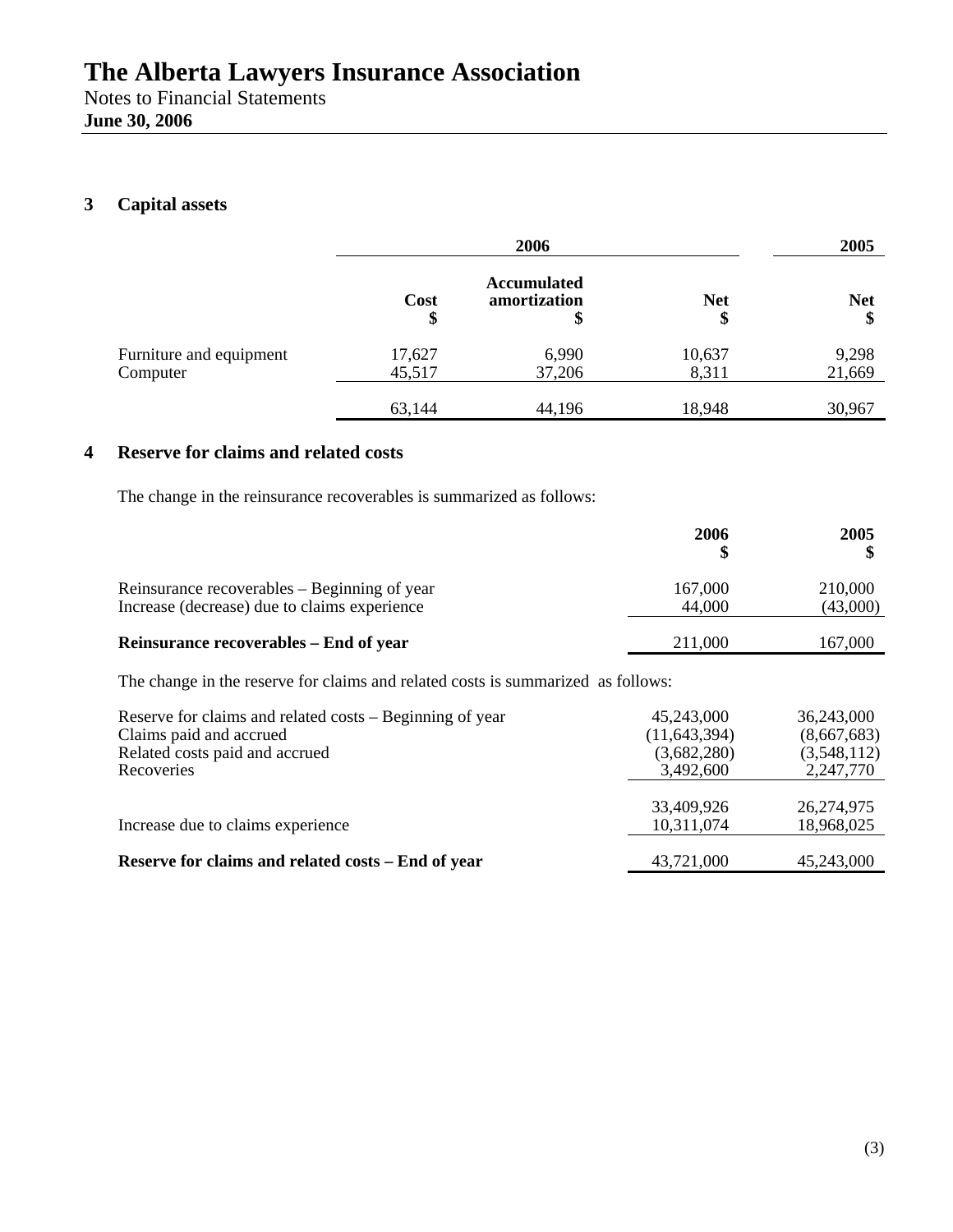**June 30, 2006** 

A portion of the reserve for claims and related costs is expected to be paid within the next fiscal year. This amount cannot be reasonably determined and therefore has not been included in current liabilities.

In summary, the net exposure is summarized as follows:

|                                                                                                         | 2006<br>\$                                 | 2005<br>\$                              |
|---------------------------------------------------------------------------------------------------------|--------------------------------------------|-----------------------------------------|
| Reserve for claims and related costs – Beginning of year<br>Reinsurance recoverable – Beginning of year | 45,243,000<br>(167,000)                    | 36,243,000<br>(210,000)                 |
| Net exposure – Beginning of year                                                                        | 45,076,000                                 | 36,033,000                              |
| Claims paid and accrued<br>Related costs paid and accrued<br>Recoveries                                 | (11, 643, 394)<br>(3,682,280)<br>3,492,600 | (8,667,683)<br>(3,548,112)<br>2,247,770 |
|                                                                                                         | (11, 833, 074)                             | (9,968,025)                             |
| Provision for claims and related costs                                                                  | 10,267,074                                 | 19,011,025                              |
| Net exposure – End of year                                                                              | 43,510,000                                 | 45,076,000                              |
| Reserve for claims and related costs – End of year<br>Reinsurance recoverable – End of year             | 43,721,000<br>(211,000)                    | 45,243,000<br>(167,000)                 |
| Net exposure – End of year                                                                              | 43,510,000                                 | 45,076,000                              |
|                                                                                                         |                                            |                                         |

#### **5 Share capital**

On January 30, 2006, the Association, by application to the Court of Queen's Bench, was converted from a company limited by guarantee to a company limited by shares. As a result of this conversion, share capital of \$20 was issued representing four common shares; three shares issued to The Law Society of Alberta ("LSA") and one common share issued to the person from time to time holding the office of Executive Director of The Law Society of Alberta, as bare trustee for The Law Society of Alberta.

#### **6 Related party transactions**

As described in note 5, the Association is now a wholly owned subsidiary of LSA. During the year, the Association paid LSA an amount of \$782,452 (2005 – \$723,250) for management fees. The balance due to the LSA at June 30 of  $$1,317$  (2005 due from  $- $4,303$ ) is non-interest bearing and due on demand.